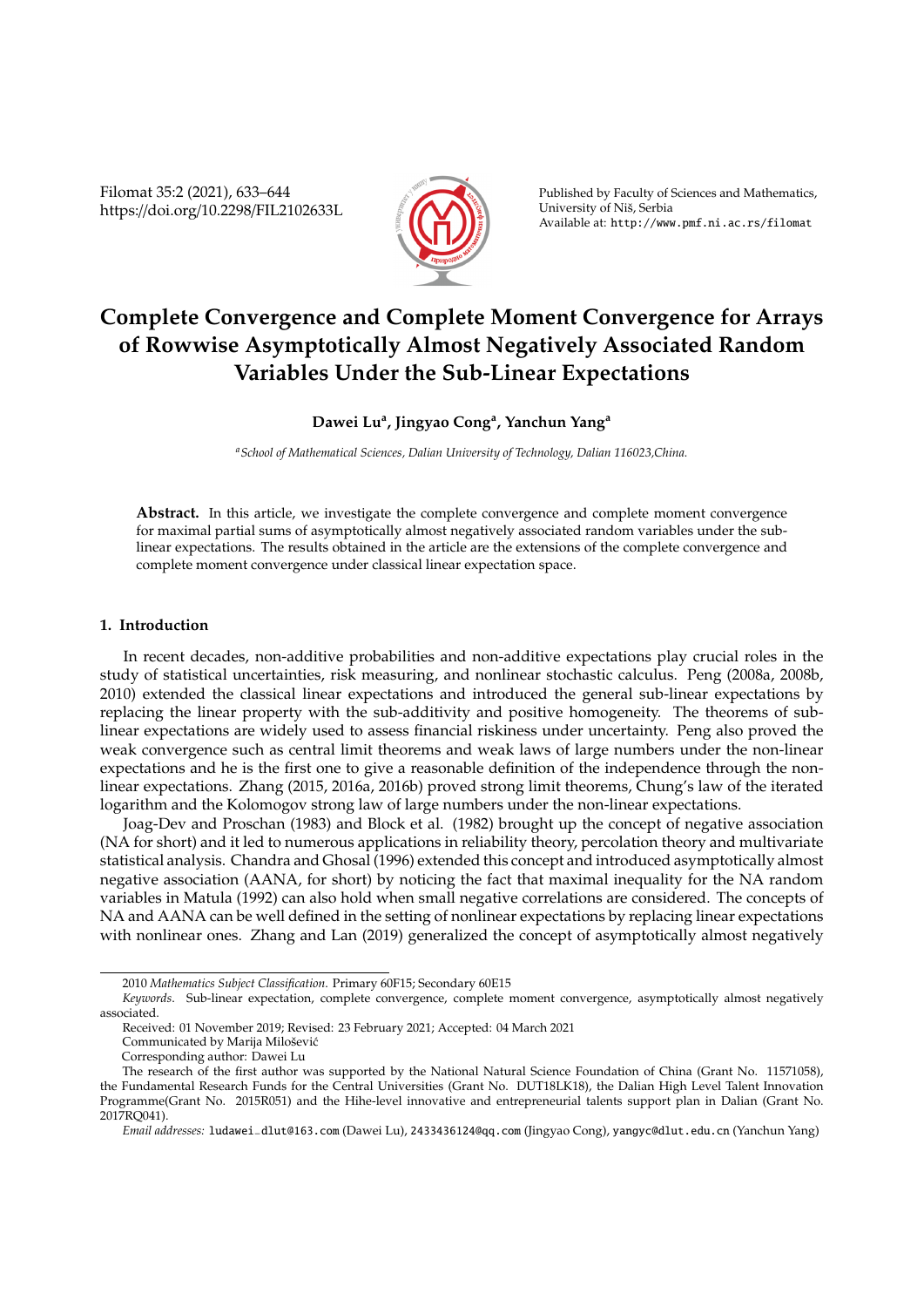associated random variables from the classic probability space to the sub-linear expectation space and they also proved some different types of Rosenthal's inequalities for sub-linear expectations.

Complete convergence and complete moment convergence are two of the most significant issue in the limit theory. The concept of complete convergence was first introduced by Hsu and Robbins (1947). There are a number of related results that have been obtained in the probabilistic space, for example, Cai and Guo (2008), Wang et al. (2013), Qiu and Chen (2014), and so on. For complete convergence, there is few report under sub-linear expectations. In this paper, we will study complete convergence for arrays of row-wise AANA random variables under sub-linear expectations. In addition, one of the theorems of this paper is the extension of results obtained by Xi et al. (2017) under sub-linear expectation space.

In the next section, we generally introduce some basic notations and concepts, related properties under sub-linear expectations and preliminary lemmas that are useful to prove the main theorems. In Section 3, the complete convergence and complete moment convergence under sub-linear expectation space are established. The proofs of these theorems are stated in the last section.

Throughout this article, C will represent constant whose value may change from one place to another.

## **2. Preliminaries**

We use the framework and notation of Peng (2008a). Let  $(\Omega, \mathscr{F})$  be a given measurable space and let  $\mathscr{H}$  be a linear space of real functions defined on  $(\Omega, \mathscr{F})$  such that if  $X_1, X_2, \ldots, X_n \in \mathscr{H}$  then  $\varphi(X_1, X_2, \ldots, X_n) \in \mathscr{H}$ for each  $\phi \in C_{l,Lip}(\mathbb{R}^{(n)})$ , where  $C_{l,Lip}(\mathbb{R}^{(n)})$  denotes the linear space of (local Lipschitz) functions  $\phi$  satisfying

$$
|\varphi(x) - \varphi(y)| \le C(1 + |x|^m + |y|^m)|x - y|, \quad \forall x, y \in \mathbb{R}^{(n)}
$$

for some  $C > 0$ ,  $m \in \mathbb{N}$  depending on  $\varphi$ . H is considered as a space of "random variables". In this case, we denote *X* ∈  $\mathcal{H}$ .

**Definition 2.1.** *A sub-linear expectation*  $\mathbb{E}$  *on*  $\mathcal{H}$  *is a function*  $\mathbb{E}: \mathcal{H} \to \overline{\mathbb{R}} := [-\infty, +\infty]$  *satisfying the following properties: For all X,*  $Y \in \mathcal{H}$ *, we have* 

- *(a) Monotonicity: If*  $X \geq Y$ *, then*  $\mathbb{E}[X] \geq \mathbb{E}[Y]$ *;*
- *(b) Constant preserving:* E[*c*] = *c;*
- *(c) Sub-additivity:* E[*X* + *Y*] ≤ E[*X*] + E[*Y*] *whenever* E[*X*] + E[*Y*] *is not of the form* +∞ − ∞ *or* −∞ + ∞*;*
- *(d)* Positive homogeneity:  $\mathbb{E}[\lambda X] = \lambda \mathbb{E}[X], \lambda \ge 0$ .

The triple  $(\Omega, \mathcal{H}, \mathbb{E})$  is called a sub-linear expectation space. Give a sub-linear expectation E, let us denote the conjugate expectation  $\hat{\mathcal{E}}$  of  $\mathbb E$  by

$$
\hat{\mathcal{E}}[X] := -\mathbb{E}[-X], \quad \forall X \in \mathcal{H}.
$$

From the definition, it is easily shown that  $\mathbb{E}[X + c] = \mathbb{E}[X] + c$  and  $\mathbb{E}[X - Y] \geq \mathbb{E}[X] - \mathbb{E}[Y]$  for all *X*, *Y* ∈  $H$  with  $E[Y]$  being finite.

Next, we introduce the capacities corresponding to the sub-linear expectations. Let  $G \subset \mathcal{F}$ . A function  $V : \mathcal{G} \to [0, 1]$  is called a capacity if

 $V(\emptyset) = 0$ ,  $V(\Omega) = 1$  and  $V(A) \le V(B)$  for  $\forall A \subset B$ ,  $A, B \in G$ .

It is called to be sub-additive if  $V(A \cup B) \le V(A) + V(B)$  for all  $A, B \in G$  with  $A \cup B \in G$ . In the sub-linear space  $(\Omega, \mathcal{H}, \mathbb{E})$ , we denote a pair  $(\mathbb{V}, \mathcal{V})$  of capacities by

$$
\mathbb{V}(A) := \inf \{ \mathbb{E}[\xi] : I_A \le \xi, \xi \in \mathcal{H} \}, \quad \mathcal{V}(A) := 1 - \mathbb{V}(A^c), \quad \forall A \in \mathcal{F}
$$

where  $A^c$  is the complement set of  $A$ . It is obvious that  $V$  is sub-additive and

$$
\mathbb{V}(A) := \mathbb{E}[I_A], \quad \mathcal{V} := \mathcal{E}[I_A], \quad \text{if } I_A \in \mathcal{H},
$$
  

$$
\mathbb{E}[f] \le \mathbb{V}(A) \le \mathbb{E}[g], \quad \mathcal{E}[f] \le \mathcal{V}(A) \le \mathcal{E}[g], \quad \text{if } f \le I_A \le g, f, g \in \mathcal{H}.
$$
 (1)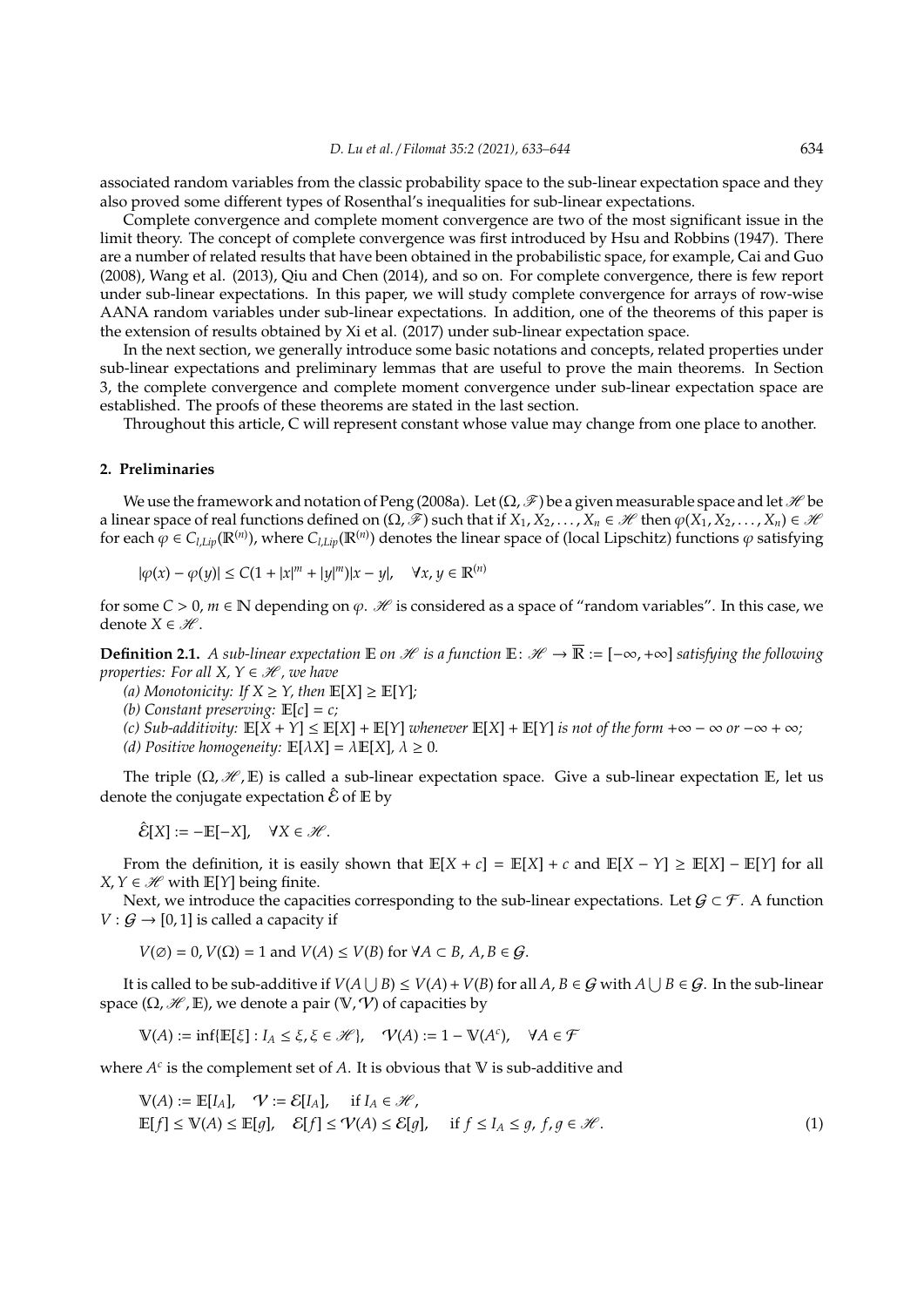This implies Markov's inequality:  $\forall X \in \mathcal{H}$ ,

$$
\mathbb{V}(|X| \ge x) \le \mathbb{E}(|X|^p)/x^p, \quad \forall x > 0, p > 0
$$

from  $I(|X| \ge x) \le |X|^p / x^p \in \mathcal{H}$ . By Proposition 2.1 in Chen, Wu and Li (2013), we have Jensen inequality: Let  $f(x)$  be a convex function on R. Suppose that  $E[X]$  and  $E[f(X)]$  exist, then  $E[f(X)] \leq f(E[X])$ .

Also, we define the Choquet integrals/expectations  $(C_V, C_V)$  by

$$
C_V[X] := \int_0^{\infty} V(X > x) dx + \int_{-\infty}^0 (V(X > x) - 1) dx
$$

with  $V$  being replaced by  $V$  and  $V$  respectively.

We denote the norm of random variable *X* on the sub-linear expectation space ( $\Omega$ ,  $\mathcal{H}$ , E) by

$$
||X||_p = (\mathbb{E}[|X|^p])^{\frac{1}{p}}.
$$

Zhang and Lan (2019) firstly gave the following definition and related propositions of asymptotically almost negatively associated on the sub-linear expectation space.

**Definition 2.2.** *A sequence*  ${X_n}_{n=1}^{\infty}$ *n*=1 *of random variables is called asymptotically almost negatively associated (AANA)* under **E** if there exists a nonnegative sequence  $\{\eta(n)\}_{n=1}^{\infty}$  $\sum_{n=1}^{\infty}$  such that  $\lim_{n\to\infty} \eta(n) = 0$  and

$$
\mathbb{E}[f(X_n)g(X_{n+1}, X_{n+2}, \cdots, X_{n+k})] - \mathbb{E}[f(X_n)]\mathbb{E}[g(X_{n+1}, X_{n+2}, \cdots, X_{n+k})]
$$
\n
$$
\leq \eta(n)\{\mathbb{E}[(f(X_n) - \mathbb{E}[f(X_n)])^2]\}^{\frac{1}{2}}
$$
\n
$$
\cdot \{\mathbb{E}[(g(X_{n+1}, X_{n+2}, \cdots, X_{n+k}) - \mathbb{E}[g(X_{n+1}, X_{n+2}, \cdots, X_{n+k})])^2]\}^{\frac{1}{2}}
$$

*for all*  $n, k \geq 1$  *and for all coordinatewise nondecreasing or nonincreasing continuous functions f and q whenever the*  $\alpha$ expectations exist. And  $\{\eta(n)\}_{n=1}^{\infty}$ *n*=1 *are called mixing coe*ffi*cients.*

An array of random variables  $\{X_{nk}, k \geq 1, n \geq 1\}$  is called rowwise AANA random variables if for every *n* ≥ 1, { $X_{nk}$ ,  $k$  ≥ 1} are AANA random variables.

To obtain the main results in this paper, we need the following series of lemmas which are from Lemma 3.1 and Corollary 3.1 of Zhang and Lan (2019).

**Lemma 2.1.** *Let*  ${X_n}_{n=1}^{\infty}$  $\sum_{n=1}^{\infty}$  *be an AANA random variables with mixing coefficients* {η(*n*)}<sub>*n*:</sub>  $\sum_{n=1}^{\infty}$ *. Then*  $\{f_n(X_n)\}_{n=1}^{\infty}$ *n*=1 *is also* an AANA random variables with the same mixing coefficients  $\{\eta(n)\}_{n=1}^{\infty}$  $\sum_{n=1}^{\infty}$  *where*  $\{f_n(\cdot)\}_{n=1}^{\infty}$ *n*=1 *are all nondecreasing or nonincreasing functions.*

**Lemma 2.2.** *Let*  $\frac{1}{p} + \frac{1}{q} = 1$ ,  $1 < p \le 2$  *and*  $\{X_n\}_{n=1}^{\infty}$ *n*=1 *be an AANA sequence of random variables under* E *with*  $\mathbb{E}[X_n] = 0$ . And  $\{\eta(n)\}_{n=0}^{\infty}$  $_{n=1}^{\infty}$  are the corresponding mixing coefficients. Then there exists a positive constant  $C_{p}$ *depending only on p such that for any*  $n \geq 1$ *, we have* 

$$
\mathbb{E}\left[\max_{1 \le i \le n} |S_i|^p\right] \le C_p \left\{ \sum_{i=1}^n \mathbb{E}|X_i|^p + \left(\sum_{i=1}^{n-1} \eta^{\frac{2}{q}}(i) \|X_i\|_p\right)^p \right\}.
$$
 (2)

*In particular, if*  $\sum_{n=1}^{\infty} \eta^2(n) < \infty$ , then for any  $n \ge 1$ , we have

$$
\mathbb{E}\left[\max_{1\leq i\leq n}|S_i|^p\right]\leq C_p\sum_{i=1}^n\mathbb{E}|X_i|^p.\tag{3}
$$

Li and Wu (2019) said that E is defined through continuous functions in *Cl*,*Lip*, however, indicator function  $I(|X| \le a)$  is not necessarily continuous. Therefore, the expression  $E[I|X] \le a$  does not necessarily exist in the sub-linear expectation space. So we need to modify the indicator function by functions in *Cl*,*Lip*. To the end, we define the function  $g(x) \in C_{l,Lip}(\mathbb{R})$  as follows.

For  $0 < \mu < 1$ , let  $g(x) \in C_{l,Lip}(\mathbb{R})$  such that  $0 \le g(x) \le 1$  for all x and  $g(x) = 1$  if  $|x| \le \mu$ ,  $g(x) = 0$  if  $|x| \ge 1$ . And  $q(x)$  is a decreasing function for  $x > 0$ , then

$$
I(|x| \le \mu) \le g(|x|) \le I(|x| \le 1), \quad I(|x| > 1) \le 1 - g(|x|) \le I(|x| > \mu). \tag{4}
$$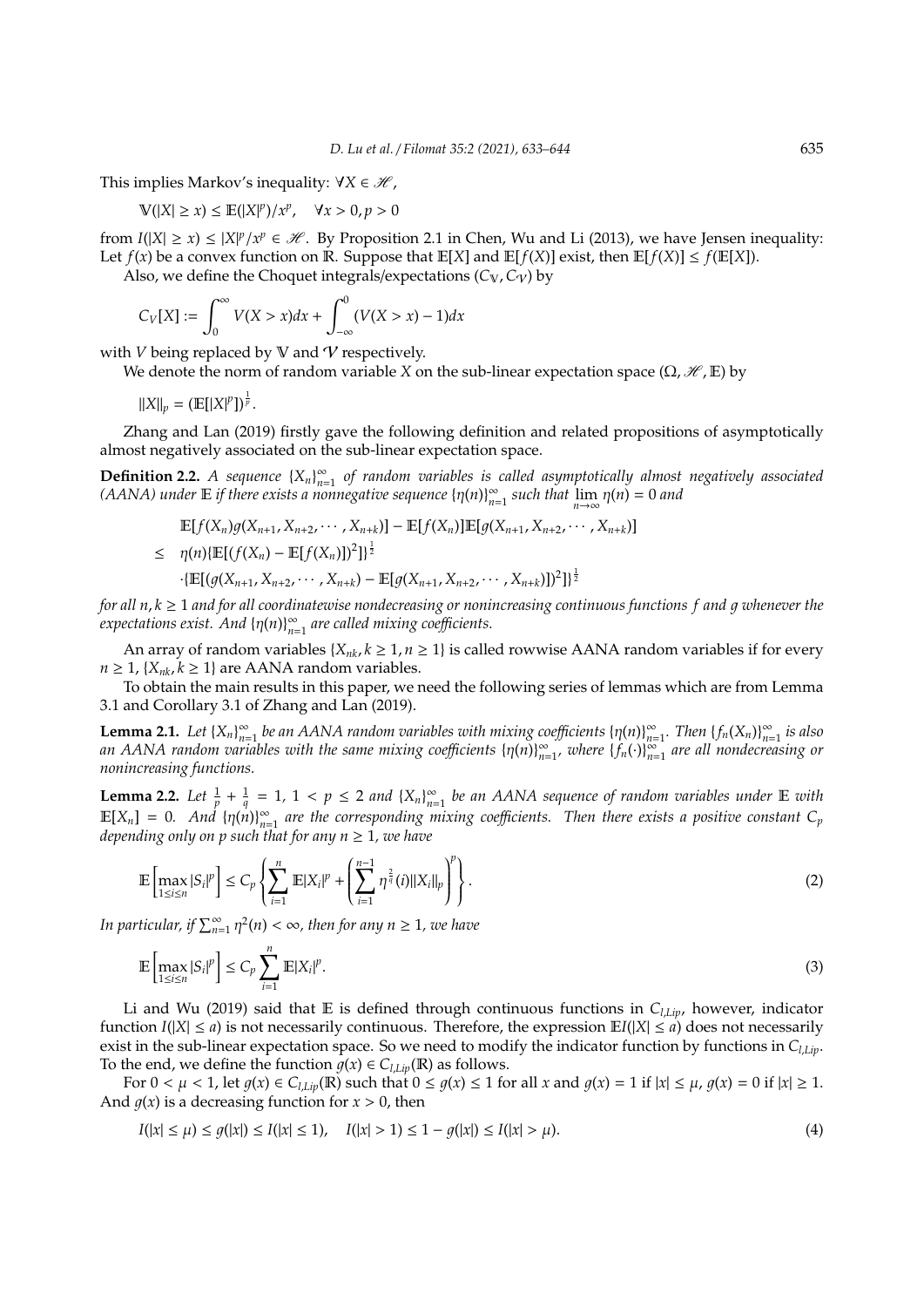#### **3. Main results**

In this section, we introduce our results. Due to the uncertainty of expectation and capacity in the sub-linear expectation space, the study of complete convergence and complete moment convergence is more complex and difficult. In this paper, inspired by the results of Xi et al. (2017), we are interested in the complete moment convergence for arrays of rowwise AANA random variables in the sub-linear expectation space. The main theorems as follows.

**Theorem 3.1.** *Let*  $\{X_{nj}, j \ge 1, n \ge 1\}$  *be an array of rowwise AANA random variables with dominating coefficients*  $\{\eta(n), n \geq 1\}$  in each row, and  $\sum_{n=1}^{\infty} \eta^2(n) < \infty$ . Let  $\{a_{nj}, j \geq 1, n \geq 1\}$  be an array of positive numbers and  $\{b_n, n \geq 1\}$ *be a non-decreasing sequence of positive integers and*  $\{c_n, n \geq 1\}$  *be a non-decreasing sequence of positive numbers. Assume that for any*  $\varepsilon > 0$ *:* 

$$
\sum_{n=1}^{\infty} c_n \sum_{j=1}^{b_n} \mathbb{V}(|a_{nj}X_{nj}| > \varepsilon b_n^{1/t}) < \infty,
$$
\n(5)

$$
\sum_{n=1}^{\infty} c_n b_n^{-2/t} \sum_{j=1}^{b_n} a_{nj}^2 \mathbb{E}\left[X_{nj}^2 \mathcal{G}\left(\frac{a_{nj}|X_{nj}|}{\varepsilon b_n^{1/t}}\right)\right] < \infty,\tag{6}
$$

*then,*

$$
\sum_{n=1}^{\infty} c_n \mathbb{V} \left\{ \max_{1 \le k \le b_n} \left| \sum_{j=1}^k a_{nj} \left( X_{nj} - \mathbb{E} \left[ X_{nj} g \left( \frac{a_{nj} | X_{nj}|}{\varepsilon b_n^{1/t}} \right) \right] \right) \right| \ge \varepsilon b_n^{1/t} \right\} < \infty.
$$
\n(7)

The Corollary below is obtained by using Theorem 3.1.

**Corollary 3.2.** *Let*  $\{X_{nj}, j \ge 1, n \ge 1\}$  *be an array of rowwise AANA random variables with dominating coefficients*  $\{n(n), n \geq 1\}$  in each row, and  $\sum_{n=1}^{\infty} n^2(n) < \infty$ . Let  $\{a_{nj}, j \geq 1, n \geq 1\}$  be an array of positive numbers,  $\alpha > 0, \gamma > 0$ , *and*  $\alpha$ *y* > 2*.* Let  $h(x)$  > 0 *be a slowly varying function as*  $x \to \infty$ *. If following conditions hold for any*  $\varepsilon$  > 0

$$
\sum_{n=1}^{\infty} n^{\alpha \gamma - 2} h(n) \sum_{j=1}^{n} \mathbb{V}(|a_{nj} X_{nj}| > \varepsilon n^{1/t}) < \infty
$$
\n(8)

*and*

$$
\sum_{n=1}^{\infty} n^{\alpha \gamma - 2 - 2/t} h(n) \sum_{j=1}^{n} a_{nj}^2 \mathbb{E} \left[ X_{nj}^2 g\left(\frac{a_{nj} |X_{nj}|}{\varepsilon n^{1/t}}\right) \right] < \infty,
$$
\n<sup>(9)</sup>

*then,*

$$
\sum_{n=1}^{\infty} n^{\alpha\gamma-2} h(n) \mathbb{V} \left\{ \max_{1 \le k \le n} \left| \sum_{j=1}^{k} a_{nj} \left( X_{nj} - \mathbb{E} \left[ X_{nj} g \left( \frac{a_{nj} | X_{nj}|}{\varepsilon n^{1/t}} \right) \right] \right) \right| \ge \varepsilon n^{1/t} \right\} < \infty.
$$
 (10)

**Theorem 3.3.** *Let* { $X_{nj}$ ,  $j \ge 1$ ,  $n \ge 1$ } *be an array of rowwise AANA random variables with dominating coefficients*  $\{\eta(n), n \geq 1\}$  in each row, and  $\sum_{n=1}^{\infty} \eta^2(n) < \infty$ . Let  $\{a_n, n \geq 1\}$  be a sequence of positive real numbers such that  $a_n \uparrow \infty$ *. Moreover, additionally assume that*  $\mathbb{E}[X_{ni}] = 0$ *. Assume that for*  $1 \leq q < p \leq 2$ *, any*  $\varepsilon > 0$ *:* 

$$
\sum_{n=1}^{\infty} \sum_{j=1}^{n} \frac{\mathbb{E}|X_{nj}|^p \left(1 - g\left(\frac{|X_{nj}|}{\varepsilon a_n}\right)\right)}{a_n^p} < \infty,\tag{11}
$$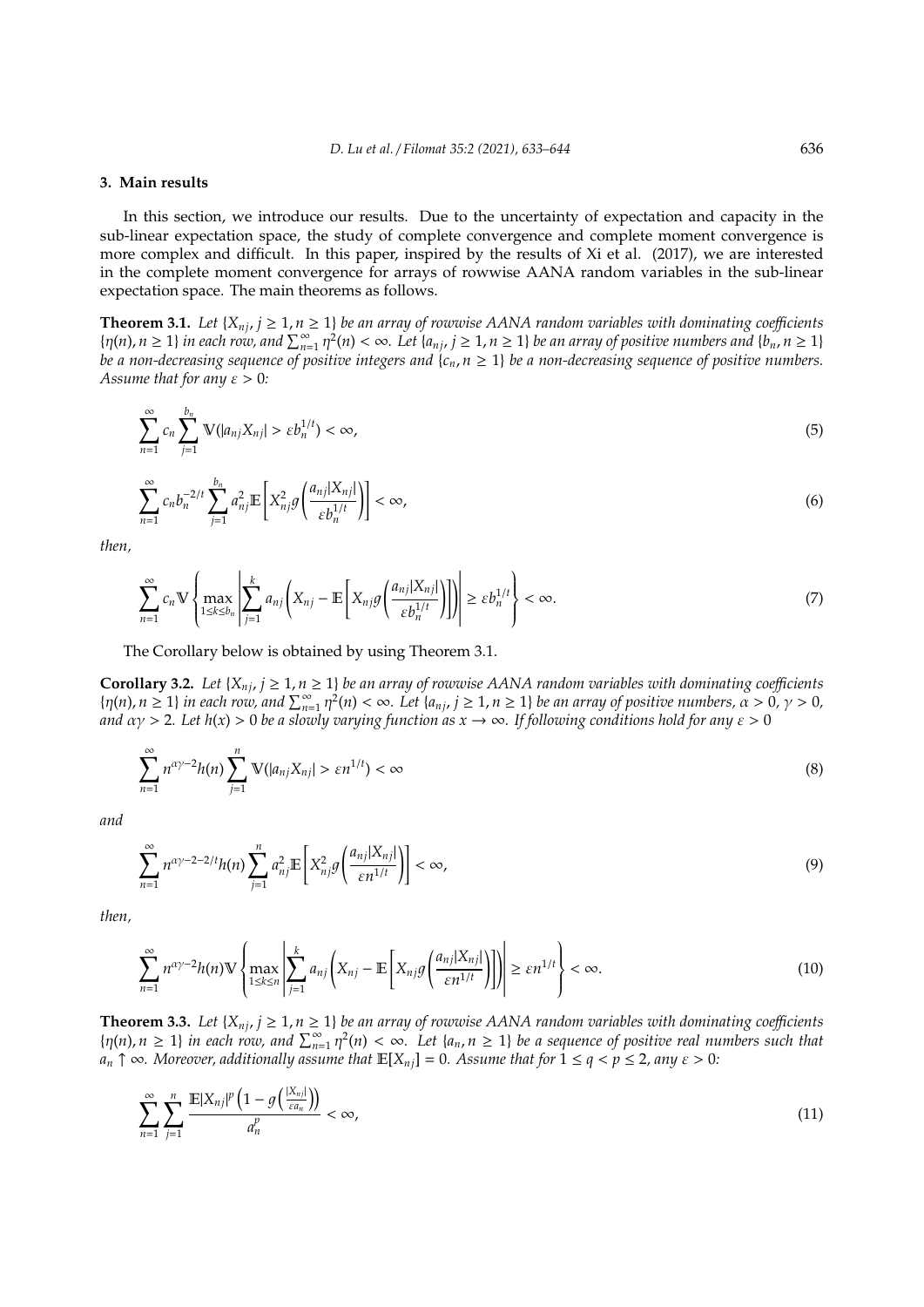*D. Lu et al.* / *Filomat 35:2 (2021), 633–644* 637

$$
\sum_{n=1}^{\infty} \sum_{j=1}^{n} \frac{\mathbb{E}|X_{nj}|^2 g\left(\frac{|X_{nj}|}{\varepsilon a_n}\right)}{a_n^2} < \infty,\tag{12}
$$

*then,*

$$
\sum_{n=1}^{\infty} a_n^{-q} C_{\mathbb{V}} \left[ \left( \max_{1 \le k \le n} \left| \sum_{j=1}^{k} X_{nj} \right| - \varepsilon a_n \right) \right] < \infty.
$$
\n(13)

## **4. Proof of main results**

#### *4.1. Proof of Theorem 3.1*

For asymptotically almost negatively associated random variables  $\{X_{ni}, j \geq 1, n \geq 1\}$ , in order to ensure that the truncated random variables are also asymptotically almost negatively associated, we need that truncated function is non-decreasing or non-increasing functions. Let  $f_c(x) = -cI(x < -c) + xI(|x| \le c) + cI(x > c)$ *c*), for any  $c > 0$ , for any  $j \ge 1, n \ge 1$ ,

$$
\begin{split} Y_{nj} &= f_{\frac{\varepsilon b_n^{1/t}}{a_{nj}}} (X_{nj}) = \frac{\varepsilon b_n^{1/t}}{a_{nj}} I\left(X_{nj} > \frac{\varepsilon b_n^{1/t}}{a_{nj}}\right) + X_{nj} I\left(|X_{nj}| \le \frac{\varepsilon b_n^{1/t}}{a_{nj}}\right) - \frac{\varepsilon b_n^{1/t}}{a_{nj}} I\left(X_{nj} < -\frac{\varepsilon b_n^{1/t}}{a_{nj}}\right), \\ Z_{nj} &= \frac{\varepsilon b_n^{1/t}}{a_{nj}} I\left(X_{nj} < -\frac{\varepsilon b_n^{1/t}}{a_{nj}}\right) + X_{nj} I\left(\frac{\varepsilon b_n^{1/t}}{a_{nj}} < |X_{nj}| \le \frac{b_n^{1/t}}{a_{nj}}\right) - \frac{\varepsilon b_n^{1/t}}{a_{nj}} I\left(X_{nj} > \frac{\varepsilon b_n^{1/t}}{a_{nj}}\right). \end{split}
$$

Then  $\{Y_{nj}, j \geq 1, n \geq 1\}$  is also a sequence of asymptotically almost negatively associated random variables by  $f_c(x)$  being non-decreasing.

Note that

$$
\max_{1 \leq k \leq b_n} \left| \sum_{j=1}^{k} a_{nj} \left( X_{nj} - \mathbb{E} \left[ X_{nj} g \left( \frac{a_{nj} | X_{nj}|}{\epsilon b_n^{1/t}} \right) \right] \right) \right|
$$
\n
$$
= \max_{1 \leq k \leq b_n} \left| \sum_{j=1}^{k} a_{nj} \left( Y_{nj} - \mathbb{E} Y_{nj} + Z_{nj} + \mathbb{E} Y_{nj} - \mathbb{E} X_{nj} g \left( \frac{a_{nj} | X_{nj}|}{\epsilon b_n^{1/t}} \right) + X_{nj} I \left( |X_{nj}| > \frac{b_n^{1/t}}{a_{nj}} \right) \right| \right|
$$
\n
$$
\leq \max_{1 \leq k \leq b_n} \left| \sum_{j=1}^{k} a_{nj} (Y_{nj} - \mathbb{E} Y_{nj}) \right| + \max_{1 \leq k \leq b_n} \left| \sum_{j=1}^{k} a_{nj} \left( Z_{nj} + \mathbb{E} Y_{nj} - \mathbb{E} X_{nj} g \left( \frac{a_{nj} | X_{nj}|}{\epsilon b_n^{1/t}} \right) \right) \right|
$$
\n
$$
+ \max_{1 \leq k \leq b_n} \left| \sum_{j=1}^{k} a_{nj} X_{nj} I \left( |X_{nj}| > \frac{b_n^{1/t}}{a_{nj}} \right) \right|
$$
\n
$$
\stackrel{\triangle}{=} H_{n,1} + H_{n,2} + H_{n,3}.
$$

Thus, to prove Equation (7), it suffices to verify that

$$
\sum_{n=1}^{\infty} c_n \mathbb{V}(H_{n,i} \ge \varepsilon b_n^{1/t}/3) < \infty \quad \text{for any } \varepsilon > 0, \ i = 1, 2, 3. \tag{14}
$$

We first prove that  $\sum_{n=1}^{\infty} \mathbb{V}(H_{n,1} \ge \varepsilon b_n^{1/t}/3) < \infty$ . For any  $r > 0$ , by the  $C_r$  inequality and Equation (4), we have

$$
\begin{aligned} |Y_{nj}|^r &\leq C|X_{nj}|^r I\left(|X_{nj}|\leq \frac{\varepsilon b_n^{1/t}}{a_{nj}}\right) + C\left(\frac{\varepsilon b_n^{1/t}}{a_{nj}}\right)^r I\left(|X_{nj}|>\frac{\varepsilon b_n^{1/t}}{a_{nj}}\right)\\ &\leq C|X_{nj}|^r g\left(\frac{\mu a_{nj}|X_{nj}|}{\varepsilon b_n^{1/t}}\right) + C\left(\frac{\varepsilon b_n^{1/t}}{a_{nj}}\right)^r \left(1-g\left(\frac{a_{nj}|X_{nj}|}{\varepsilon b_n^{1/t}}\right)\right), \end{aligned}
$$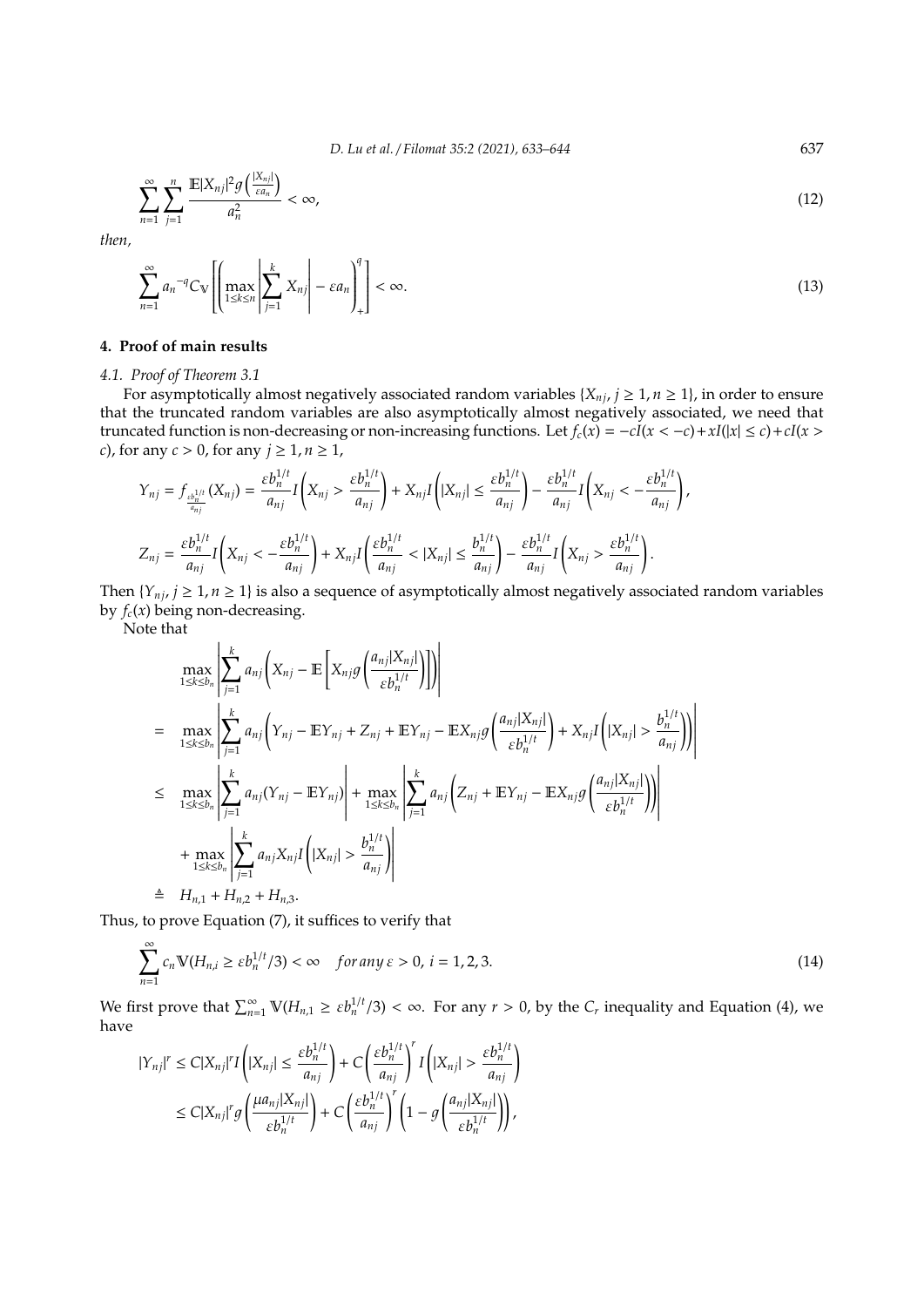thus

$$
\mathbb{E}[|Y_{nj}|^r] \le C \mathbb{E}\left[|X_{nj}|^r g\left(\frac{\mu a_{nj}|X_{nj}|}{\varepsilon b_n^{1/t}}\right)\right] + C \left(\frac{\varepsilon b_n^{1/t}}{a_{nj}}\right)^r \mathbb{E}\left[\left(1 - g\left(\frac{a_{nj}|X_{nj}|}{\varepsilon b_n^{1/t}}\right)\right)\right]
$$
  
\n
$$
\le C \mathbb{E}\left[|X_{nj}|^r g\left(\frac{\mu a_{nj}|X_{nj}|}{\varepsilon b_n^{1/t}}\right)\right] + C \left(\frac{\varepsilon b_n^{1/t}}{a_{nj}}\right)^r \mathbb{V}(|a_{nj}X_{nj}| > \mu \varepsilon b_n^{1/t}).
$$
\n(15)

Since {*Y*<sub>*nj*</sub>−E*Y*<sub>*nj*</sub>, *j* ≥ 1, *n* ≥ 1} is also asymptotically almost negatively associated with  $E(Y_{nj} - EY_{nj}) = 0$ . It follows from Markov's inequality, Lemma 2.2,  $C_r$  inequality and Equation (15), that

$$
\sum_{n=1}^{\infty} c_n \mathbb{V}(H_{n,1} \geq \varepsilon b_n^{1/t}/3)
$$
\n
$$
= \sum_{n=1}^{\infty} c_n \mathbb{V}\left(\max_{1 \leq k \leq b_n} \left| \sum_{j=1}^{k} a_{nj}(Y_{nj} - \mathbb{E}Y_{nj}) \right| \geq \varepsilon b_n^{1/t}/3 \right)
$$
\n
$$
\leq C \sum_{n=1}^{\infty} c_n \varepsilon^{-2} b_n^{-2/t} \mathbb{E}\left(\max_{1 \leq k \leq b_n} \left| \sum_{j=1}^{k} a_{nj}(Y_{nj} - \mathbb{E}Y_{nj}) \right|\right)^2
$$
\n
$$
\leq C \sum_{n=1}^{\infty} c_n \varepsilon^{-2} b_n^{-2/t} \sum_{j=1}^{b_n} \mathbb{E}a_{nj}^2 (Y_{nj} - \mathbb{E}Y_{nj})^2
$$
\n
$$
\leq C \sum_{n=1}^{\infty} c_n \varepsilon^{-2} b_n^{-2/t} \sum_{j=1}^{b_n} a_{nj}^2 \mathbb{E}Y_{nj}^2
$$
\n
$$
\leq C \sum_{n=1}^{\infty} c_n b_n^{-2/t} \sum_{j=1}^{b_n} a_{nj}^2 \mathbb{E}X_{nj}^2 g\left(\frac{\mu a_{nj} |X_{nj}|}{\varepsilon b_n^{1/t}}\right) + C \sum_{n=1}^{\infty} c_n \sum_{j=1}^{b_n} \mathbb{V}(|a_{nj} X_{nj}| > \mu \varepsilon b_n^{1/t})
$$
\n
$$
< \infty.
$$
\n(16)

Next, we estimate  $\sum_{n=1}^{\infty} c_n \mathbb{V}(H_{n,2} \geq \varepsilon b_n^{1/t}/3) < \infty$ .

$$
\sum_{n=1}^{\infty} c_n \mathbb{V}(H_{n,2} \ge \varepsilon b_n^{1/t}/3)
$$
\n
$$
= \sum_{n=1}^{\infty} c_n \mathbb{V}\left(\max_{1 \le k \le b_n} \left| \sum_{j=1}^k a_{nj} \left( Z_{nj} + \mathbb{E}Y_{nj} - \mathbb{E}X_{nj} g\left(\frac{a_{nj}|X_{nj}|}{\varepsilon b_n^{1/t}}\right) \right) \right| \ge \varepsilon b_n^{1/t}/3 \right)
$$
\n
$$
\le C \sum_{n=1}^{\infty} c_n \varepsilon^{-1} b_n^{-1/t} \mathbb{E} \sum_{j=1}^{b_n} \left| a_{nj} \left( Z_{nj} + \mathbb{E}Y_{nj} - \mathbb{E}X_{nj} g\left(\frac{a_{nj}|X_{nj}|}{\varepsilon b_n^{1/t}}\right) \right) \right|
$$
\n
$$
\le C \sum_{n=1}^{\infty} c_n \varepsilon^{-1} b_n^{-1/t} \mathbb{E} \sum_{j=1}^{b_n} |a_{nj} Z_{nj}| + C \sum_{n=1}^{\infty} c_n \varepsilon^{-1} b_n^{-1/t} \sum_{j=1}^{b_n} a_{nj} \left| \mathbb{E}Y_{nj} - \mathbb{E}X_{nj} g\left(\frac{a_{nj}|X_{nj}|}{\varepsilon b_n^{1/t}}\right) \right|
$$
\n
$$
\triangleq H_{n,21} + H_{n,22}.
$$
\n(17)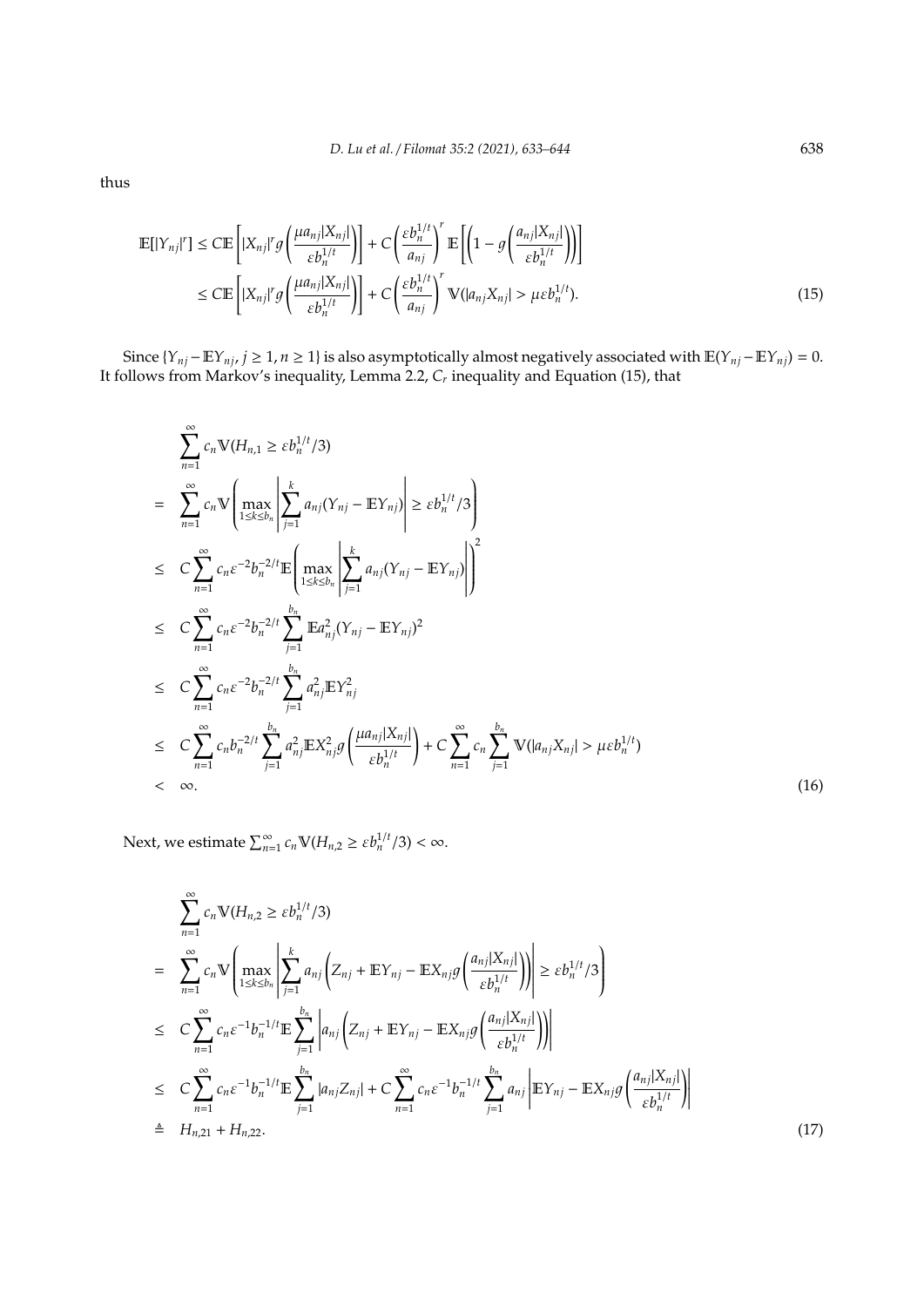For  $H_{n,21}$ , according to the definitions of  $Z_{nj}$  and  $g(x)$ , we have

$$
\sum_{j=1}^{b_n} |a_{nj} Z_{nj}|
$$
\n
$$
= \sum_{j=1}^{b_n} a_{nj} \left| \frac{\varepsilon b_n^{1/t}}{a_{nj}} I(X_{nj} < -\frac{\varepsilon b_n^{1/t}}{a_{nj}}) + X_{nj} I(\frac{\varepsilon b_n^{1/t}}{a_{nj}} < |X_{nj}| \le \frac{b_n^{1/t}}{a_{nj}}) - \frac{\varepsilon b_n^{1/t}}{a_{nj}} I(X_{nj} > \frac{\varepsilon b_n^{1/t}}{a_{nj}}) \right|
$$
\n
$$
\le \sum_{j=1}^{b_n} \varepsilon b_n^{1/t} I(|X_{nj}| > \frac{\varepsilon b_n^{1/t}}{a_{nj}}) + \sum_{j=1}^{b_n} |a_{nj} X_{nj}| I(\frac{\varepsilon b_n^{1/t}}{a_{nj}} < |X_{nj}| \le \frac{b_n^{1/t}}{a_{nj}})
$$
\n
$$
\le (1 + \frac{1}{\varepsilon}) \sum_{j=1}^{b_n} \varepsilon b_n^{1/t} \left(1 - g\left(\frac{a_{nj} |X_{nj}|}{\varepsilon b_n^{1/t}}\right)\right).
$$

Thus, by Equation (5), we can get

$$
H_{n,21} \leq C \sum_{n=1}^{\infty} c_n \sum_{j=1}^{b_n} \mathbb{E}\left(1 - g\left(\frac{a_{nj}|X_{nj}|}{\varepsilon b_n^{1/t}}\right)\right) \leq C \sum_{n=1}^{\infty} c_n \sum_{j=1}^{b_n} \mathbb{V}(|a_{nj}X_{nj}| > \mu \varepsilon b_n^{1/t}) < \infty.
$$
 (18)

Next we prove that  $H_{n,22} < \infty$ . According to the definitions of  $Y_{nj}$  and  $g(x)$ , we have

$$
\begin{split}\n&\left|Y_{nj} - X_{nj}g\left(\frac{a_{nj}|X_{nj}|}{\varepsilon b_n^{1/t}}\right)\right| \\
&= \left|\frac{\varepsilon b_n^{1/t}}{a_{nj}}I(X_{nj} > \frac{\varepsilon b_n^{1/t}}{a_{nj}}) + X_{nj}I(|X_{nj}| \le \frac{\varepsilon b_n^{1/t}}{a_{nj}}) - \frac{\varepsilon b_n^{1/t}}{a_{nj}}I(X_{nj} < -\frac{\varepsilon b_n^{1/t}}{a_{nj}}) - X_{nj}g\left(\frac{a_{nj}|X_{nj}|}{\varepsilon b_n^{1/t}}\right)\right| \\
&\le \frac{\varepsilon b_n^{1/t}}{a_{nj}}I(|X_{nj}| > \frac{\varepsilon b_n^{1/t}}{a_{nj}}) + |X_{nj}| \left|I(|X_{nj}| \le \frac{\varepsilon b_n^{1/t}}{a_{nj}}) - g\left(\frac{a_{nj}|X_{nj}|}{\varepsilon b_n^{1/t}}\right)\right| \\
&\le 2\frac{\varepsilon b_n^{1/t}}{a_{nj}} \left(1 - g\left(\frac{a_{nj}|X_{nj}|}{\varepsilon b_n^{1/t}}\right)\right).\n\end{split}
$$

Thus

$$
H_{n,22} \leq C \sum_{n=1}^{\infty} c_n \varepsilon^{-1} b_n^{-1/t} \sum_{j=1}^{b_n} a_{nj} \mathbb{E} \left| Y_{nj} - X_{nj} g \left( \frac{a_{nj} |X_{nj}|}{\varepsilon b_n^{1/t}} \right) \right|
$$
  
\n
$$
\leq C \sum_{n=1}^{\infty} c_n \sum_{j=1}^{b_n} \mathbb{E} \left( 1 - g \left( \frac{a_{nj} |X_{nj}|}{\varepsilon b_n^{1/t}} \right) \right)
$$
  
\n
$$
\leq C \sum_{n=1}^{\infty} c_n \sum_{j=1}^{b_n} \mathbb{V}(|a_{nj} X_{nj}| > \mu \varepsilon b_n^{1/t})
$$
  
\n
$$
< \infty.
$$
 (19)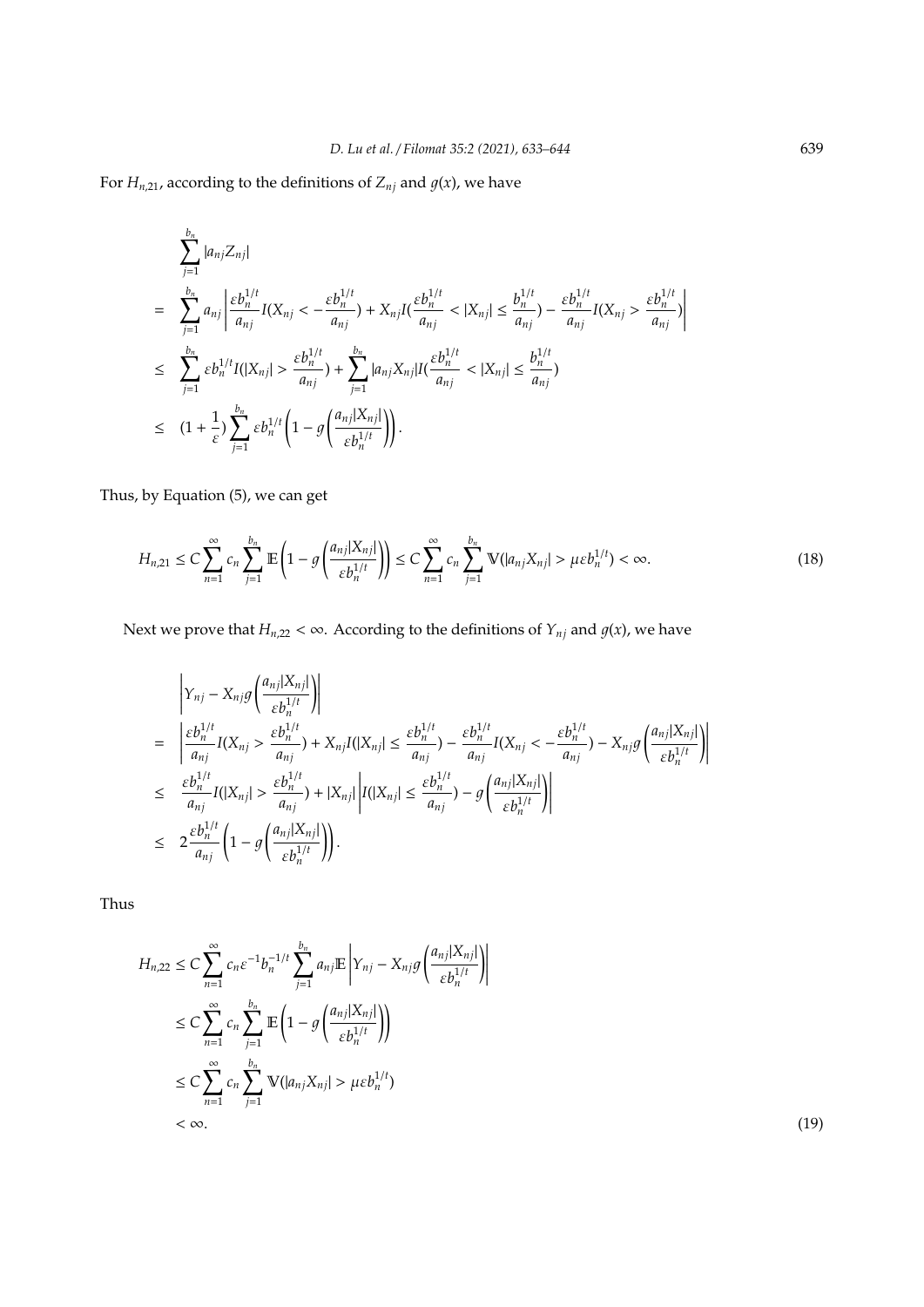Finally, we prove that  $\sum_{n=1}^{\infty} \mathbb{V}(H_{n,3} \geq \varepsilon b_n^{1/t}/3) < \infty$ .

$$
\sum_{n=1}^{\infty} c_n \mathbb{V}(H_{n,3} \geq \varepsilon b_n^{1/t}/3)
$$
\n
$$
= \sum_{n=1}^{\infty} c_n \mathbb{V}\left(\max_{1 \leq k \leq b_n} \left| \sum_{j=1}^k a_{nj} X_{nj} I\left(|X_{nj}| > \frac{b_n^{1/t}}{a_{nj}}\right) \right| \geq \varepsilon b_n^{1/t}/3 \right)
$$
\n
$$
\leq \sum_{n=1}^{\infty} c_n \mathbb{V}\left(\sum_{j=1}^{b_n} \left| a_{nj} X_{nj} I\left(|X_{nj}| > \frac{b_n^{1/t}}{a_{nj}}\right| \right) \geq \varepsilon b_n^{1/t}/3 \right)
$$
\n
$$
\leq \sum_{n=1}^{\infty} c_n \mathbb{V}\left(\bigcup_{j=1}^{b_n} \left\{|a_{nj} X_{nj}| > b_n^{1/t}\right\}\right)
$$
\n
$$
\leq \sum_{n=1}^{\infty} c_n \sum_{j=1}^{b_n} \mathbb{V}(|a_{nj} X_{nj}| > b_n^{1/t})
$$
\n
$$
< \infty.
$$
\n(20)

Together with Equations from (14) to (20), Equation (7) holds.

## *4.2. Proof of Corollary 3.2*

Let  $c_n = n^{\alpha \gamma - 2}h(n)$  and  $b_n = n$ . According to  $\alpha \gamma - 2 > 0$ ,  $h(x)$  is a slowly varying function, it can be seen that *n* αγ−2*h*(*n*) is a non-decreasing and satisfies the condition of Theorem 3.1. Then, by the proof of Theorem 3.1, Corollary 3.2 follows.

## *4.3. The proof of Theorem 3.3*

For  $n \geq 1$ , denote  $M_n(x) = \max_{1 \leq k \leq n}$  $|\sum_{j=1}^{k} X_{nj}|$ . It is easy to check that

$$
\sum_{n=1}^{\infty} a_n^{-q} C_{\mathbb{V}}[(M_n(x) - \varepsilon a_n)^{q}]
$$
\n
$$
= \sum_{n=1}^{\infty} a_n^{-q} \int_0^{\infty} \mathbb{V}(M_n(x) - \varepsilon a_n > t^{\frac{1}{q}}) dt
$$
\n
$$
= \sum_{n=1}^{\infty} a_n^{-q} \left( \int_0^{a_n^q} \mathbb{V}(M_n(x) > \varepsilon a_n + t^{\frac{1}{q}}) dt + \int_{a_n^q}^{\infty} \mathbb{V}(M_n(x) > \varepsilon a_n + t^{\frac{1}{q}}) dt \right)
$$
\n
$$
\leq \sum_{n=1}^{\infty} \mathbb{V}(M_n(x) > \varepsilon a_n) + \sum_{n=1}^{\infty} a_n^{-q} \int_{a_n^q}^{\infty} \mathbb{V}(M_n(x) > t^{\frac{1}{q}}) dt
$$
\n
$$
\stackrel{\triangle}{=} I_1 + I_2.
$$

To prove Equation (13), it suffices to prove that  $I_1 < \infty$  and  $I_2 < \infty$ . Firstly, we prove that  $I_1 < \infty$ . For all  $n \geq 1$ , define

$$
X_j^{(n)} = \varepsilon a_n I(X_{nj} > \varepsilon a_n) + X_{nj} I(|X_{nj}| \le \varepsilon a_n) - \varepsilon a_n I(X_{nj} < -\varepsilon a_n),
$$
  

$$
T_k^{(n)} = \frac{1}{a_n} \sum_{j=1}^k \left( X_j^{(n)} - \mathbb{E} X_j^{(n)} \right),
$$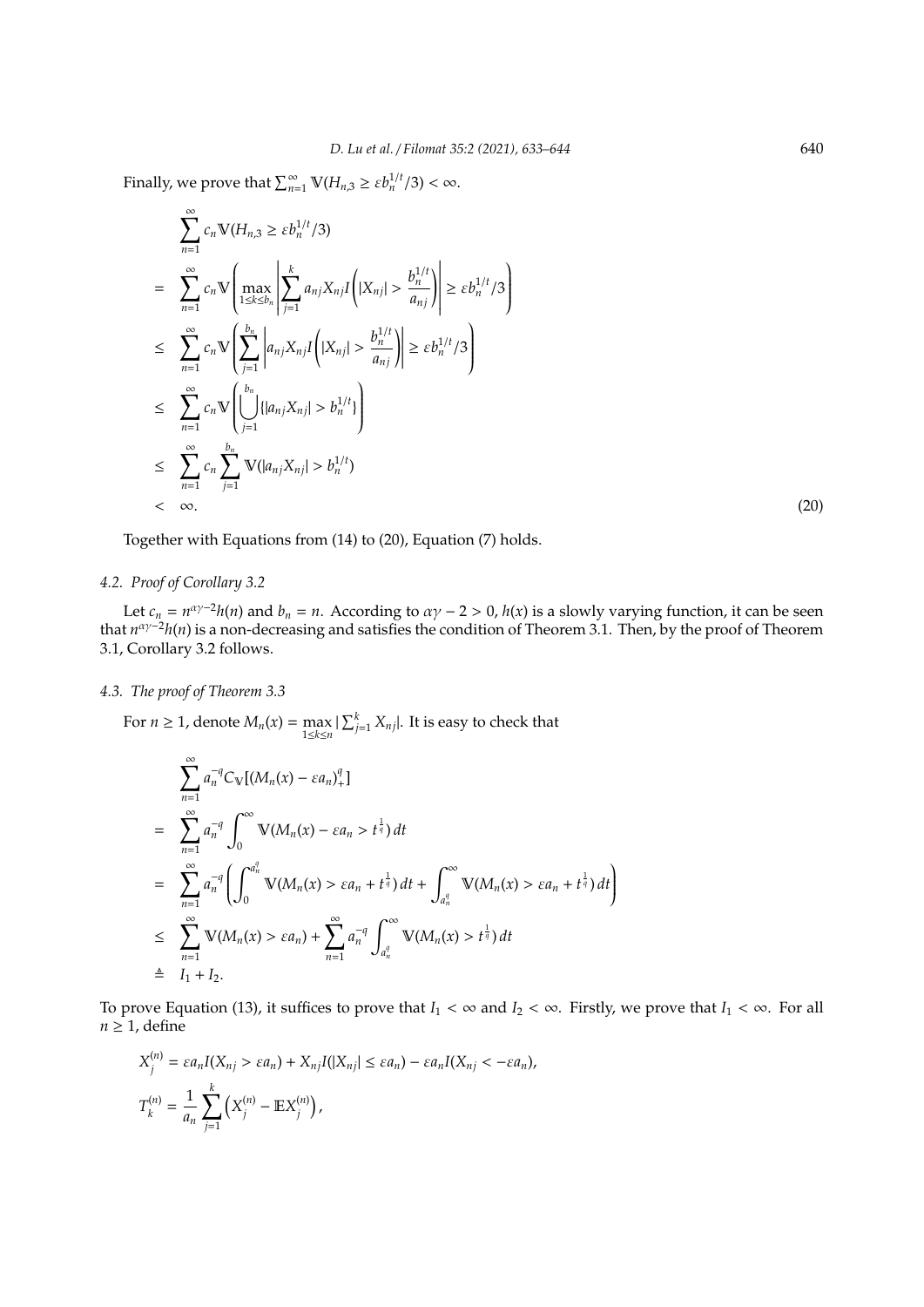then for all  $\varepsilon > 0$ , it is easy to have

$$
I_1 = \sum_{n=1}^{\infty} \mathbb{V}(M_n(x) > \varepsilon a_n)
$$
  
\n
$$
\leq \sum_{n=1}^{\infty} \mathbb{V}\left(\max_{1 \leq j \leq n} |X_{nj}| > \varepsilon a_n\right) + \sum_{n=1}^{\infty} \mathbb{V}\left(\max_{1 \leq k \leq n} \left|\sum_{j=1}^{k} X_j^{(n)}\right| > \varepsilon a_n\right)
$$
  
\n
$$
\triangleq I_{11} + I_{12}.
$$

To prove  $I_1 < \infty$ , we only need to prove  $I_{11} < \infty$  and  $I_{12} < \infty$ . For  $I_{11}$ , since  $q \ge 1$ , we have by Equation (11) that

$$
I_{11} \leq \sum_{n=1}^{\infty} \sum_{j=1}^{n} \mathbb{V}(|X_{nj}| > \varepsilon a_n) \leq C \sum_{n=1}^{\infty} \sum_{j=1}^{n} \frac{\mathbb{E}|X_{nj}|^p \left(1 - g\left(\frac{|X_{nj}|}{\varepsilon a_n}\right)\right)}{a_n^p} < \infty.
$$
 (21)

For  $I_{12}$ , note that

$$
I_{12} = \sum_{n=1}^{\infty} \mathbb{V}\left(\max_{1 \le k \le n} \frac{1}{a_n} \left| \sum_{j=1}^{k} (X_j^{(n)} - \mathbb{E}X_j^{(n)} + \mathbb{E}X_j^{(n)}) \right| > \varepsilon \right)
$$
  

$$
\le \sum_{n=1}^{\infty} \mathbb{V}\left(\max_{1 \le k \le n} |T_k^{(n)}| + \max_{1 \le k \le n} \frac{1}{a_n} \left| \sum_{j=1}^{k} \mathbb{E}X_j^{(n)} \right| > \varepsilon \right).
$$
 (22)

In view of  $\mathbb{E}[X_{nj}] = 0$ , by Equation (11), we have

$$
\max_{1 \le k \le n} \frac{1}{a_n} \left| \sum_{j=1}^k \mathbb{E} X_j^{(n)} \right| \le \frac{1}{a_n} \sum_{j=1}^n |\mathbb{E} X_{nj}^{(n)}|
$$
\n
$$
= \frac{1}{a_n} \sum_{j=1}^n |\mathbb{E} X_{nj} - \mathbb{E} X_j^{(n)}|
$$
\n
$$
\le \frac{1}{a_n} \sum_{j=1}^n \mathbb{E} |X_{nj} - X_j^{(n)}|
$$
\n
$$
\le C \sum_{j=1}^n \frac{\mathbb{E} |X_{nj}|^2 \left(1 - g\left(\frac{|X_{nj}|}{\epsilon a_n}\right)\right)}{a_n^2} \to 0, \text{ as } n \to \infty.
$$
\n(23)

From Equation (23), we have that for arbitrary  $\varepsilon > 0$ , there exists a sufficiently large *N*, such that for every  $n > N$ ,

$$
\max_{1 \le k \le n} \frac{1}{a_n} \left| \sum_{j=1}^k \mathbb{E} X_j^{(n)} \right| < \frac{\varepsilon}{2}.\tag{24}
$$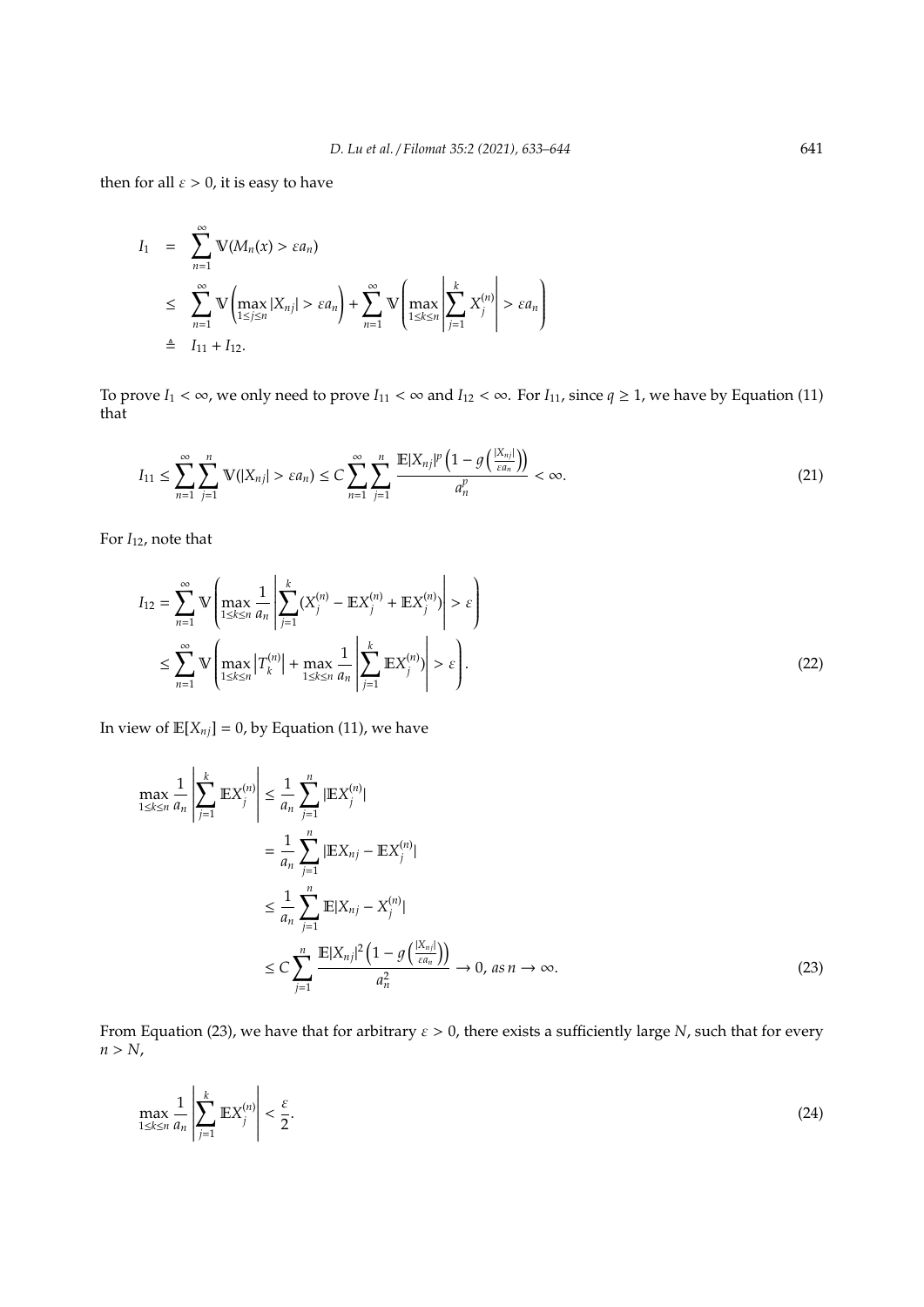Combining with Equation (22), we have

$$
\begin{split} I_{12} &\leq \sum_{n=1}^{N}\mathbb{V}\left(\max_{1\leq k\leq n}\left|T_{k}^{(n)}\right|+\max_{1\leq k\leq n}\frac{1}{a_{n}}\left|\sum_{j=1}^{k}\mathbb{E}X_{j}^{(n)}\right|\right) > \varepsilon\right)+\sum_{n=N+1}^{\infty}\mathbb{V}\left(\max_{1\leq k\leq n}\left|T_{k}^{(n)}\right|+\max_{1\leq k\leq n}\frac{1}{a_{n}}\left|\sum_{j=1}^{k}\mathbb{E}X_{j}^{(n)}\right| > \varepsilon\right)\\ &\leq \sum_{n=1}^{N}\mathbb{V}\left(\max_{1\leq k\leq n}\left|T_{k}^{(n)}\right|+\max_{1\leq k\leq n}\frac{1}{a_{n}}\left|\sum_{j=1}^{k}\mathbb{E}X_{j}^{(n)}\right| > \varepsilon\right)+\sum_{n=N+1}^{\infty}\mathbb{V}\left(\max_{1\leq k\leq n}\left|T_{k}^{(n)}\right| > \frac{\varepsilon}{2}\right)\\ &\leq N+\sum_{n=1}^{\infty}\mathbb{V}\left(\max_{1\leq k\leq n}\left|T_{k}^{(n)}\right| > \frac{\varepsilon}{2}\right). \end{split}
$$

Therefore, in order to prove  $I_{12} < \infty$ , we only need to prove that

$$
\sum_{n=1}^{\infty} \mathbb{V}\left(\max_{1\leq k\leq n} \left|T_{k}^{(n)}\right|>\frac{\varepsilon}{2}\right)<\infty.
$$

Similar to the proof of (15), we also can get that

$$
\mathbb{E}[|X_j^{(n)}|^r] \le C \mathbb{E}\left[|X_{nj}|^r g\left(\frac{\mu|X_{nj}|}{\varepsilon a_n}\right)\right] + C(\varepsilon a_n)^r \mathbb{V}(|X_{nj}| > \mu \varepsilon a_n). \tag{25}
$$

Since  $p \le 2$ ,  $\sum_{n=1}^{\infty} \eta^2(n) < \infty$ , we have by Markov's inequality, Lemma 2.2,  $C_r$  inequality and Equation (25) that

$$
\sum_{n=1}^{\infty} \mathbb{V}\left(\max_{1\leq k\leq n} \left|T_{k}^{(n)}\right| > \frac{\varepsilon}{2}\right) \leq C \sum_{n=1}^{\infty} \mathbb{E}\left(\max_{1\leq k\leq n} \left|T_{k}^{(n)}\right|\right)^{2}
$$
\n
$$
= C \sum_{n=1}^{\infty} \mathbb{E}\left(\max_{1\leq k\leq n} \left|\frac{1}{a_{n}} \sum_{j=1}^{k} \left(X_{j}^{(n)} - \mathbb{E}X_{j}^{(n)}\right)\right|\right)^{2}
$$
\n
$$
\leq C \sum_{n=1}^{\infty} \sum_{j=1}^{n} \frac{1}{a_{n}^{2}} \mathbb{E}\left(X_{j}^{(n)} - \mathbb{E}X_{j}^{(n)}\right)^{2}
$$
\n
$$
\leq C \sum_{n=1}^{\infty} \sum_{j=1}^{n} \frac{1}{a_{n}^{2}} \mathbb{E}\left|X_{j}^{(n)}\right|^{2}
$$
\n
$$
\leq C \sum_{n=1}^{\infty} \sum_{j=1}^{n} \frac{1}{a_{n}^{2}} \mathbb{E}|X_{nj}|^{2}g\left(\frac{\mu|X_{nj}|}{\varepsilon a_{n}}\right) + C \sum_{n=1}^{\infty} \sum_{j=1}^{n} \mathbb{V}(|X_{nj}| > \mu \varepsilon a_{n}) < \infty.
$$

Next we prove that  $I_2 < \infty$ . Denote

$$
W_{nj} = \varepsilon t^{\frac{1}{q}} I(X_{nj} > \varepsilon t^{\frac{1}{q}}) + X_{nj}I(|X_{nj}| \le \varepsilon t^{\frac{1}{q}}) - \varepsilon t^{\frac{1}{q}} I(X_{nj} < -\varepsilon t^{\frac{1}{q}}),
$$
  

$$
M_n(W) = \max_{1 \le k \le n} \left| \sum_{j=1}^k W_{nj} \right|.
$$

Obviously,

$$
\mathbb{V}(M_n(x) > t^{\frac{1}{q}}) \leq \sum_{j=1}^n \mathbb{V}(|X_{nj}| > \varepsilon t^{\frac{1}{q}}) + \mathbb{V}(M_n(W) > t^{\frac{1}{q}}).
$$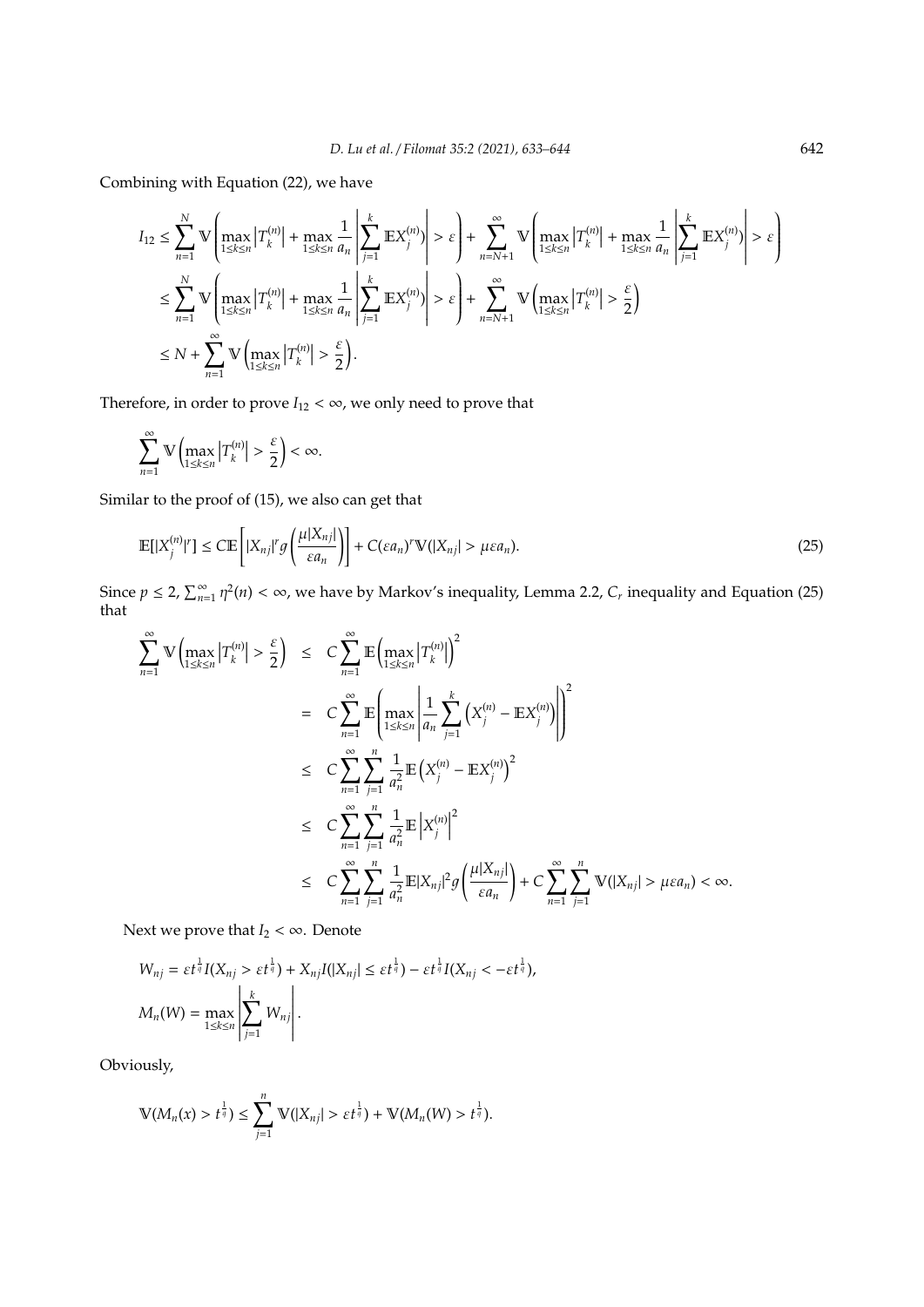Hence, we have

$$
I_2 \leq \sum_{n=1}^{\infty} a_n^{-q} \int_{a_n^q}^{\infty} \sum_{j=1}^n \mathbb{V}(|X_{nj}| > \varepsilon t^{\frac{1}{q}}) dt + \sum_{n=1}^{\infty} a_n^{-q} \int_{a_n^q}^{\infty} \mathbb{V}(M_n(W) > t^{\frac{1}{q}}) dt \triangleq I_{21} + I_{22}.
$$

Since  $1 \le q < p \le 2$ , for  $I_{21}$ , we have by Equation (11) that

$$
I_{21} = \sum_{n=1}^{\infty} a_n^{-q} \int_{a_n^q}^{\infty} \sum_{j=1}^n \mathbb{V}(|X_{nj}| > \varepsilon t^{\frac{1}{q}}) dt
$$
  
\n
$$
\leq C \sum_{n=1}^{\infty} a_n^{-q} \sum_{j=1}^n \mathbb{E}|X_{nj}|^p \left(1 - g\left(\frac{|X_{nj}|}{\varepsilon a_n}\right)\right) \int_{a_n^q}^{\infty} t^{-\frac{p}{q}} dt
$$
  
\n
$$
\leq C \sum_{n=1}^{\infty} \sum_{j=1}^n \frac{\mathbb{E}|X_{nj}|^p \left(1 - g\left(\frac{|X_{nj}|}{\varepsilon a_n}\right)\right)}{a_n^p} < \infty.
$$

 $\sim$ 

Now let us prove that  $I_{22} < \infty$ . Firstly, it follows from Equation (11) that

$$
\sup_{t \ge a_n^q} \max_{1 \le k \le n} t^{-\frac{1}{q}} \left| \sum_{j=1}^k \mathbb{E} W_{nj} \right| \le \sup_{t \ge a_n^q} t^{-\frac{1}{q}} \sum_{j=1}^n |\mathbb{E} W_{nj}|
$$
  

$$
= \sup_{t \ge a_n^q} t^{-\frac{1}{q}} \sum_{j=1}^n |\mathbb{E} X_{nj} - \mathbb{E} W_{nj}|
$$
  

$$
\le \sup_{t \ge a_n^q} t^{-\frac{1}{q}} C \sum_{j=1}^n \frac{\mathbb{E} |X_{nj}|^2 \left(1 - g\left(\frac{|X_{nj}|}{\varepsilon a_n}\right)\right)}{a_n} \to 0, \text{ as } n \to \infty.
$$

Therefore, for *n* sufficiently large,

 $\sim$ 

 $\sim$ 

$$
\max_{1 \le k \le n} \left| \sum_{j=1}^k \mathbb{E} W_{nj} \right| \le \frac{t^{\frac{1}{q}}}{2}, t \ge a_n^q. \tag{26}
$$

Then, by a similar argument as in the proof of  $I_{12}$ , to prove  $I_{22} < \infty$ , it suffices to prove that

$$
\sum_{n=1}^{\infty} a_n^{-q} \int_{a_n^q}^{\infty} \mathbb{V}\left(\max_{1 \le k \le n} \left| \sum_{j=1}^k (W_{nj} - \mathbb{E} W_{nj}) \right| > \frac{t^{\frac{1}{q}}}{2} \right) dt < \infty.
$$
\n(27)

So, similar to the proof of (15), by Markov's inequality, Lemma 2.2 and *C<sup>r</sup>* inequality, we have

$$
\sum_{n=1}^{\infty} a_n^{-q} \int_{a_n^q}^{\infty} \mathbb{V}\left(\max_{1 \le k \le n} \left| \sum_{j=1}^k (W_{nj} - \mathbb{E} W_{nj}) \right| > \frac{t^{\frac{1}{q}}}{2} \right) dt
$$
\n
$$
\le C \sum_{n=1}^{\infty} a_n^{-q} \int_{a_n^q}^{\infty} t^{-\frac{2}{q}} \mathbb{E}\left(\max_{1 \le k \le n} \left| \sum_{j=1}^k (W_{nj} - \mathbb{E} W_{nj}) \right| \right)^2 dt
$$
\n
$$
\le C \sum_{n=1}^{\infty} a_n^{-q} \int_{a_n^q}^{\infty} t^{-\frac{2}{q}} \sum_{j=1}^n \mathbb{E} W_{nj}^2 dt
$$
\n
$$
\le C \sum_{n=1}^{\infty} \sum_{j=1}^n a_n^{-q} \int_{a_n^q}^{\infty} t^{-\frac{2}{q}} \mathbb{E} |X_{nj}|^2 g\left(\frac{\mu |X_{nj}|}{\varepsilon t^{\frac{1}{q}}}\right) dt + C \sum_{n=1}^{\infty} \sum_{j=1}^n a_n^{-q} \int_{a_n^q}^{\infty} \mathbb{V}(|X_{nj}| > \mu \varepsilon t^{\frac{1}{q}}) dt
$$
\n
$$
\stackrel{\triangle}{=} I_{221} + I_{222}.
$$